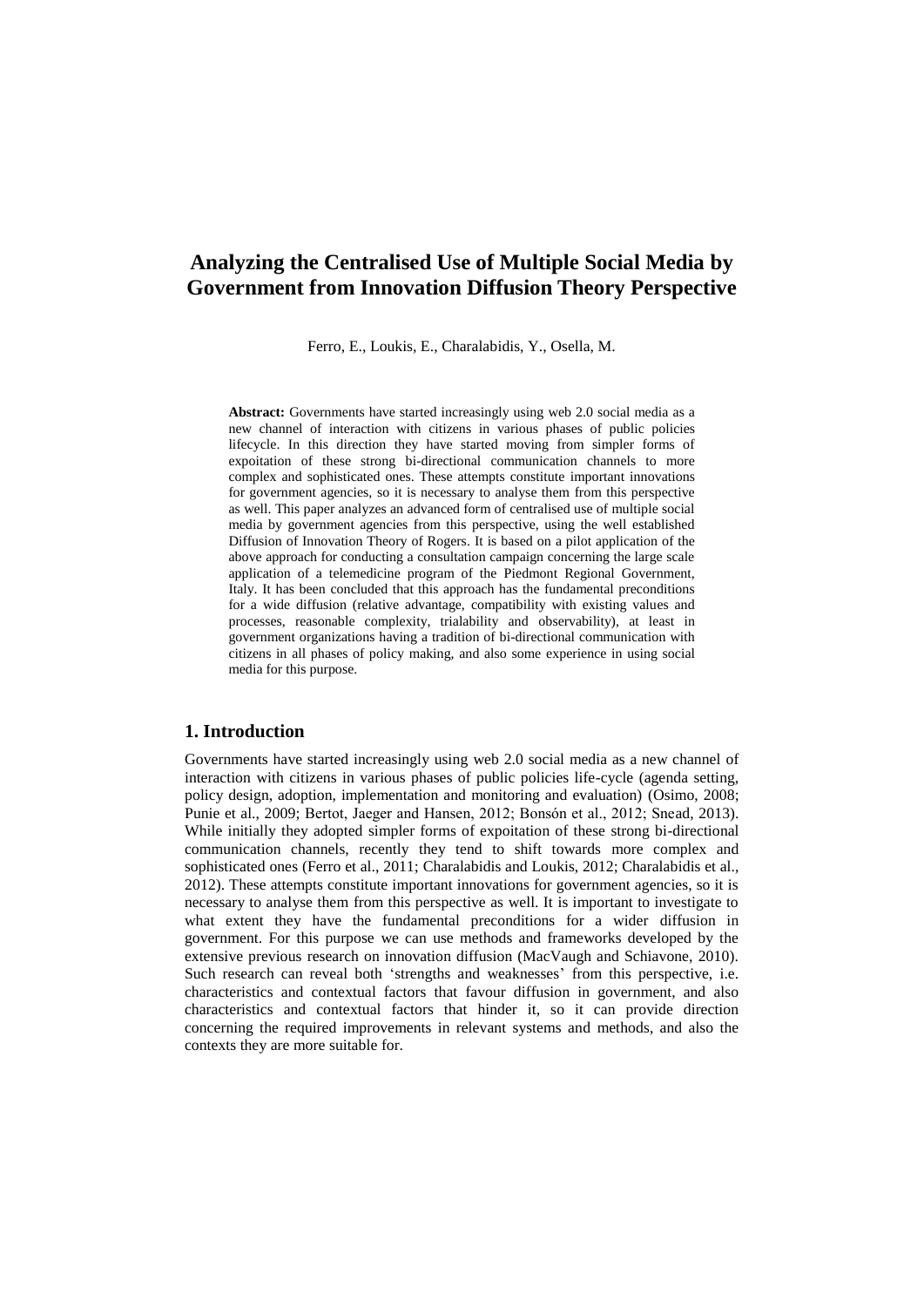This paper makes a contribution in this direction. It analyzes an advanced form of centralised use of multiple social media by government agencies from an innovation perspective, using the well established Diffusion of Innovation Theory of Rogers (Rogers, 2003). This advanced approach to social media exploitation by government hinges on the use of a central system for the conduction of consultation campaigns on a policy-related topic in multiple social media, carefully selected so that each of them attracts a different targeted group of citizens (more details on it are provided in Ferro et al., 2011; Charalabidis and Loukis, 2012; Charalabidis et al., 2012). Each campaign includes automated centrally controlled and coordinated publishing of relevant content (or even micro-applications if allowed), termed as "Policy Gadgets" (or "Padgets"), in a number of selected social media using their application programming interfaces (APIs) through a central platform, and then retrieval of citizens/users interactions with these Padgets (e.g., views, likes, ratings, comments) from the afore-mentioned social media. Finally, these interactions undergo various levels of sophisticated analyses including: i) calculation of various analytics (e.g. numbers of views, likes, ratings, comments per day/region per gender, age and education group for each of the targeted social media or in total), ii) text mining (based on opinion mining techniques (for a review of them see Maragoudakis, Loukis and Charalabidis (2011)), in order to determine the "sentiment" of citizens" comments (positive or negative), and the main topics, issues, suggestions, arguments raised by them), iii) future projections through simulation (e.g. using system dynamics or agent-based simulation, for more details see Charalabidis, Loukis, and Androutsopoulou (2011)). Our analysis is based on a pilot application of the above approach for conducting a consultation campaign concerning the large scale application of a telemedicine program of the Piedmont Regional Government, Italy. This research has been conducted as part of project PADGETS ("Policy Gadgets Mashing Underlying Group Knowledge in Web 2.0 Media' – [www.padgets.eu\)](http://www.padgets.eu/), supported by the 'ICT for Governance and Policy Modeling' research initiative of the European Commission.

The paper is organized in five sections. In the following section 2 the background of this study is outlined. Then in section 3 the research methodology is described, while in the following section 4 the results are presented. The final section 5 contains some conclusive remarks and future research directions.

# **2. Background**

#### **2.1. Social Media in Government**

As mentioned in the introduction social media, though initially used by private sector firms mainly in their marketing and customer service activities, are increasingly adopted and utilised by government agancies. It is gradually recognised that social media offer to government agencies significant opportunities for: i) increasing citizens" participation and engagement in public policy making, by providing to more groups a voice in discussions of policy development and implementation; ii) promoting transparence and accountability, and reducing corruption, by enabling governments to open up large quantities of activity and spending related data, and at the same time citizens to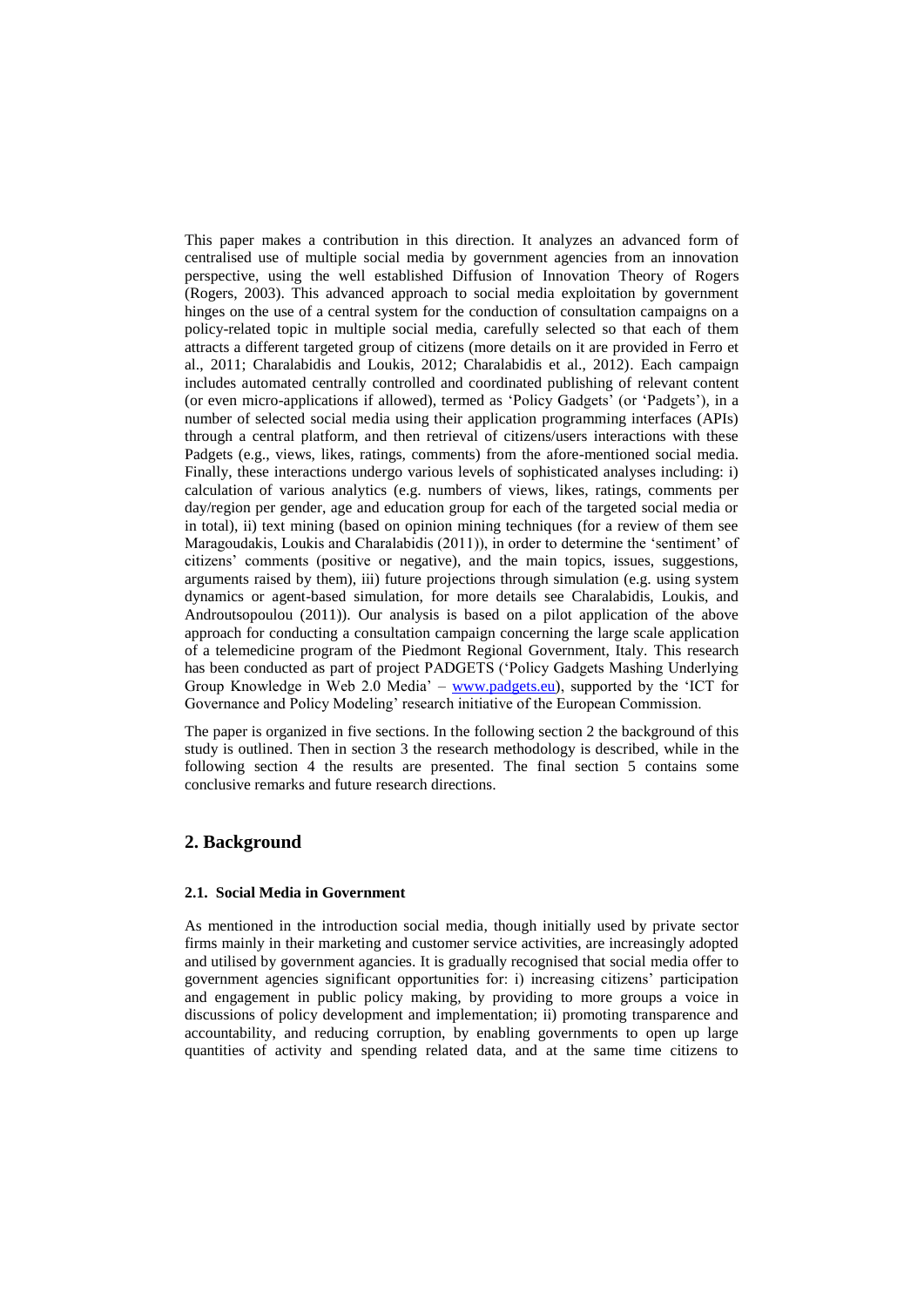collectively take part in monitoring the activities of their governments; iii) public services co-production, by enabling government agencies and the public to develop and design jointly government services; iv) crowdsourcing solutions and innovations, by exploiting public knowledge and talent in order to develop innovative solutions to the increasingly serious and complex societal problems (Bertot et al., 2010; Lathrop and Ruma, 2010; Bertot, Jaeger and Hansen, 2012; Bertot, Jaeger and Grimes, 2012; Linders, 2012).

Highly useful for public policy making can be the capabilities offered by social media to apply the "crowdsourcing" ideas (Surowiecki, 2004; Brabham, 2008), which have been initially developed in the private sector and which have subsequently taken root in the public sector as well (probably with adaptations to the specificities of government); these Web 2.0 platforms enable government agencies to mine useful fresh ideas from large numbers of citizens concerning possible solutions to social needs and problems, new public services or improvements of existing ones, or other types of innovations (Bovaird, 2007; Torres, 2007; Lukensmeyer and Torres, 2008; Chun et al., 2010; Hilgers and Ihl, 2010; Nam, 2012; Linders, 2012; Margo, 2012). This can lead to the application of open innovation ideas in the public sector (Hilgers  $\&$  Ihl, 2010), and gradually result in 'coproduction" of public services by government and citizens in cooperation (Bovaird, 2007; Linders, 2012). According to Lukensmeyer and Torres (2008) such "citizensourcing' may change the government's perspective from viewing citizens as "users and choosers" of government services to "makers and shapers" of them.

However, it is widely recognized that further research is required for developing new advanced and more efficient and effective forms of exploiting the capabilities offered by social media in government, and also for evaluating them from various perspectives (Chun and Luna Reyes, 2012; Bertot, Jaeger and Hansen, 2012). The research presented in this paper contributes in this direction, focusing on the the evaluation of an advanced form of social media use by government from an innovation diffusion perspective.

## **2.2. Diffusion of Innovation Theory**

Extensive research has been conducted on innovation diffusion, in order to understand it better and identify factors that favour it (MacVaugh and Schiavone, 2010). One of the most widely accepted and use theories of innovation diffusion is the one proposed by Rogers (2003), which has been extensively employed for analyzing ICT-related innovations in both the public and the private sector (Wonglimpiyarata and Yuberk, 2005; Raus, Flügge and Boutellier, 2009; Loukis, Spinellis and Katsigiannis, 2011; Al-Jabri and Sohail, 2012). According to this theory, there are five critical characteristics of an innovation that determine the degree of its adoption, which are shown with their definitions in Table 1.

| Characteristic     | Definition                                                                                                       |
|--------------------|------------------------------------------------------------------------------------------------------------------|
| Relative Advantage | The degree to which an innovation is perceived as better<br>than the idea, work practice or object it supersedes |
| Compatibility      | The degree to which an innovation is perceived as being                                                          |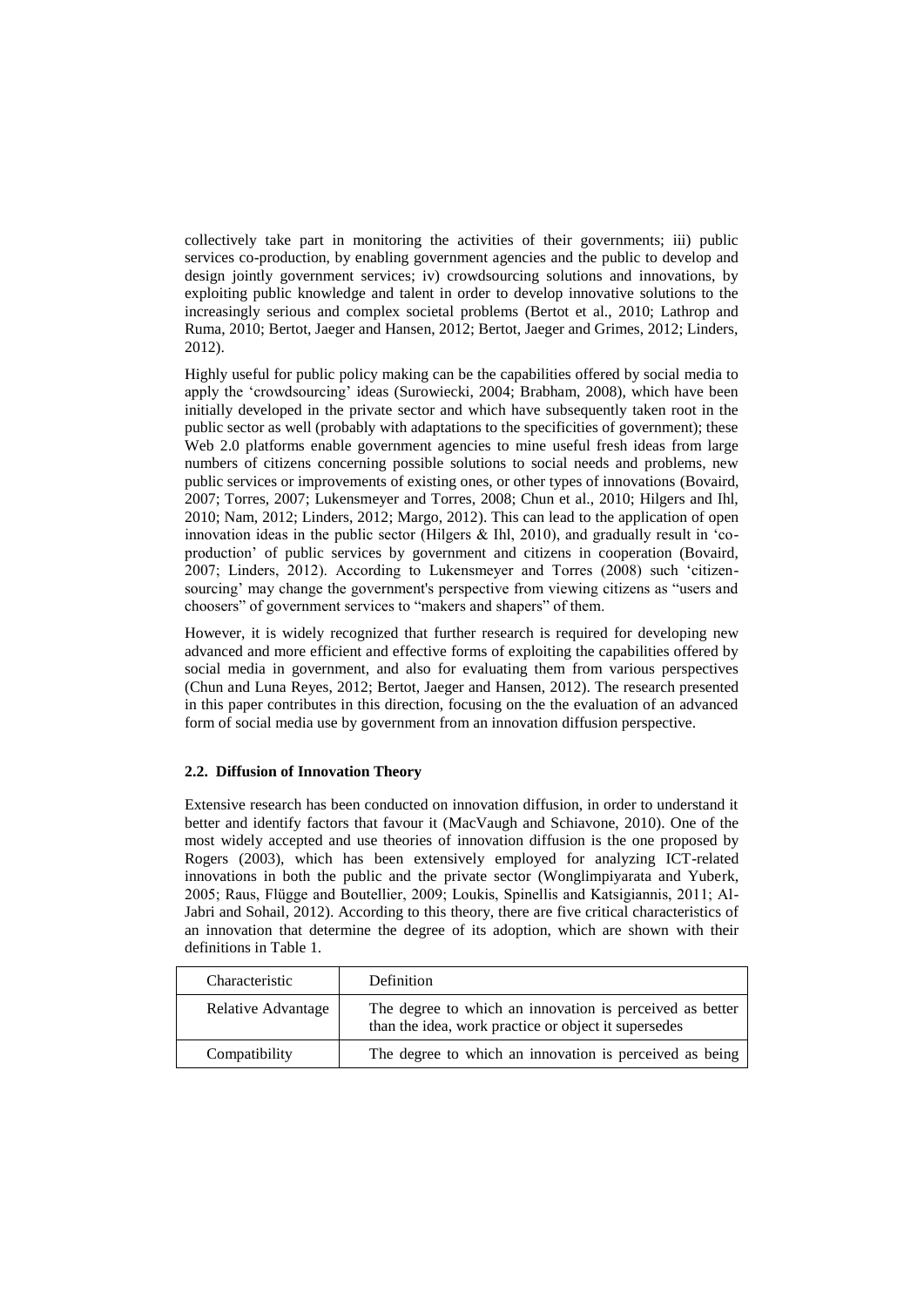|               | consistent with the existing values, past experiences, and<br>needs of potential adopters       |
|---------------|-------------------------------------------------------------------------------------------------|
| Complexity    | The degree to which an innovation is perceived as difficult<br>to understand, implement and use |
| Trialability  | The degree to which an innovation may be experimented<br>with on a limited scale basis          |
| Observability | The degree to which the results of an innovation are visible<br>to others                       |

Table 1: Innovation characteristics that determine the degree of its adoption

Therefore it is paramount to assess to what extent various proposed approaches to social media usage by government agencies for supporting public policy making have the above characteristics, which result in higher levels of adoption and diffusion.

#### **3. Research Methodology**

In order to analyze the abovementioned advanced form of centralised use of multiple social media by government agencies developed in the PADGETS project (Ferro et al., 2011; Charalabidis and Loukis, 2012; Charalabidis et al., 2012) from an innovation perspective a pilot application of it was made in cooperation with Piedmont"s Regional Government, Italy. One of ist major problems has been for long time ist high spending (on average about 80% of its total budget) for providing health services to its citizens. The increasing budget reductions currently experienced at local and at national level require regional governments to face a major challenge: significantly lower health related expenditures without deteriorating quality of service. For achieving these conflicting objectives Piedmont"s Regional Government examined various actions, one of them being the application of telemedicine methods. In this direction it launched a pioneering telemedicine small scale project in one of the least populated and most mountainous of its provinces: Verbano-Cusio-Ossola (VCO). This telemedicine project was supported by the Local Health Authority (LHA) of VCO that serves a population of about 172,000 citizens, with 23% of them being over 65 years old. The evaluation of this small scale project was positive, so Piedmont's Regional Government had to decide whether it should proceed to the large scale application of telemedicine practices in the whole Piedmont. Since this was a difficult and complex decision, for which a plethora of factors had to be taken into account, and also due to their long tradition of bi-directional communication with citizens in all phases of their policy making processes, they decided to conduct a consultation with citizens on this in multiple social media, using the central platform and the whole approach developed in the PADGETS project.

In particular, the objective of this social media campaign was to convey information on the planned extension of the telemedicine initiative in the whole Piedmont region to interested and affected citizens (e.g., patients and their families, doctors, health management emloyees), and then to collect feedback from them. The regional government expected through this campaign to gain a better understanding about the levels of final users" interest in and acceptance of these telemedicine services and the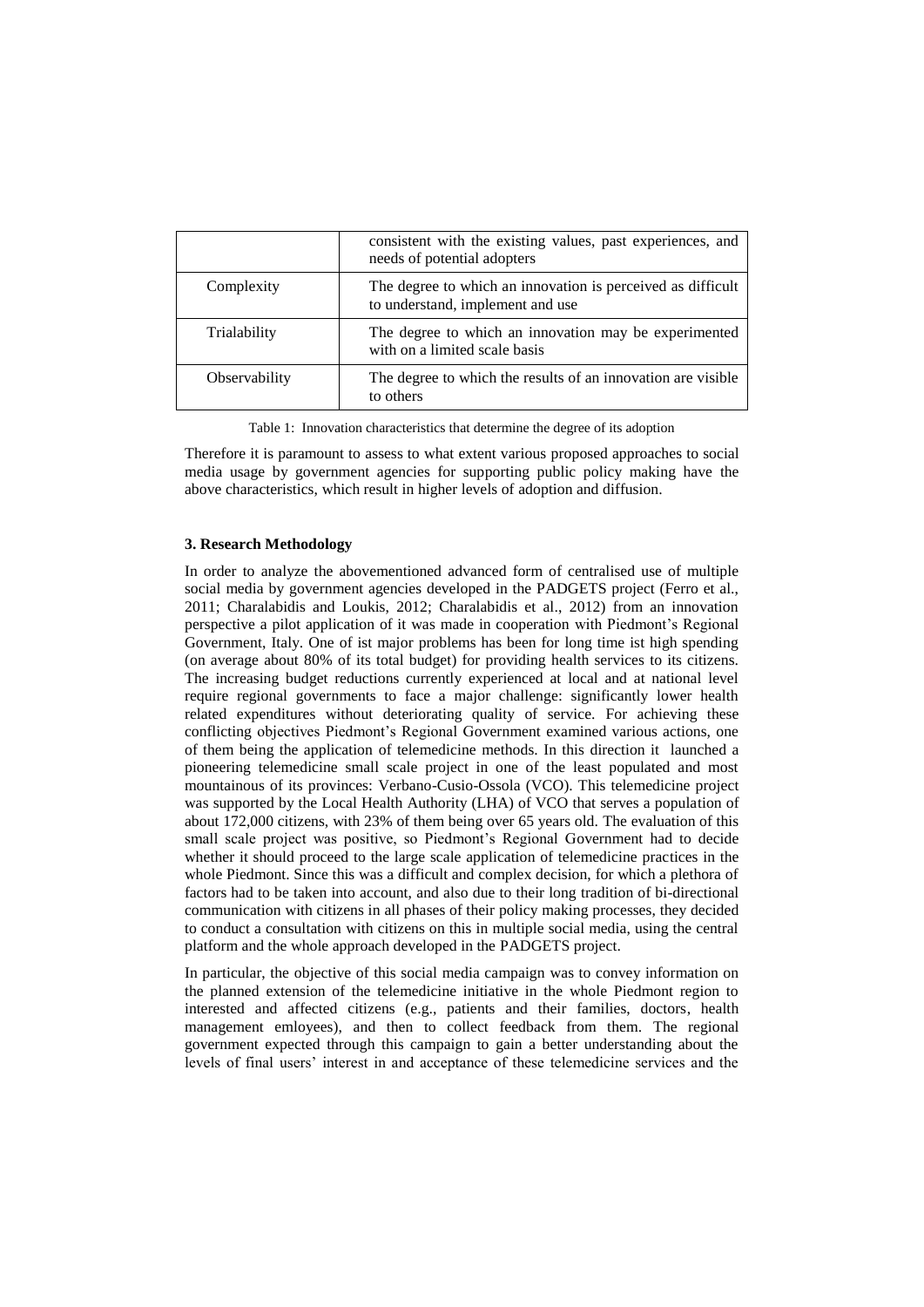technology mediated model proposed for their provision; also, to identify possible barriers due to practical problems or internal organizational resistance, and therefore to take approppriate actions for addressing them. In this project participated four organizational units of the regional government which had relevant competences: the public health, budget & finance, institutional communication and regional innovation units. Piedmont Region had already some experience in using several social media, so it had set-up and used accounts in them. For this consultation campaign it was decided to use as central channel the Facebook. This is due both to its peculiar interaction patterns as well as to the noteworthy penetration rate of it in the Piedmont"s population. Beside Facebook, the campaign has made use of Twitter and YouTube. Flickr and LinkedIn, for their part, assumed an ancillary role.

After the end of this consultation campaign the analytics provided by the above social media were examined. Also semi-structured interviews were conducted with involved experienced staff from the above four participating units (public health, budget & finance, institutional communication and regional innovation units). Their main objective was to assess to what extent the proposed approach (centralised use of multiple social media), viewed as an innovation in government agencies policy making processes and work practices, has the five preconditions - characteristics proposed by the innovation diffusion theory of Rogers (2003) for a wide diffusion and adoption: relative advantage, compatibility, complexity, trialability and observability. The main questions are shown in Table 2. Each interview lasted between half and one hour and was taperecorded and then transcribed. Open coding (Maylor and Blackmon, 2005) of interviews transcripts followed, in order to extract the main points of them.

To what extent the proposed approach:

- is a better way for consultations with citizens on various public policies than the other existing "physical" (i.e. through "physical" meetings) or "electronic" ways for this (relative advantage) ?

- is compatible with the values and the policy formulation processes of government agencies (compatibility)

- its practical application by government agencies policy makers does not require much effort (complexity)

- it can be initially applied in small scale pilot applications by government agencies, in order to assess its capabilities, advantages and disadvantages, before proceeding to a larger scale application (trialability)

- is an innovation highly visible to other public agencies, policy makers and the society in general, which can create positive impressions and comments (observability)

Table 2: Main questions of the interviews

## **4. Results**

**4.1 Citizens' Reach and Engagement**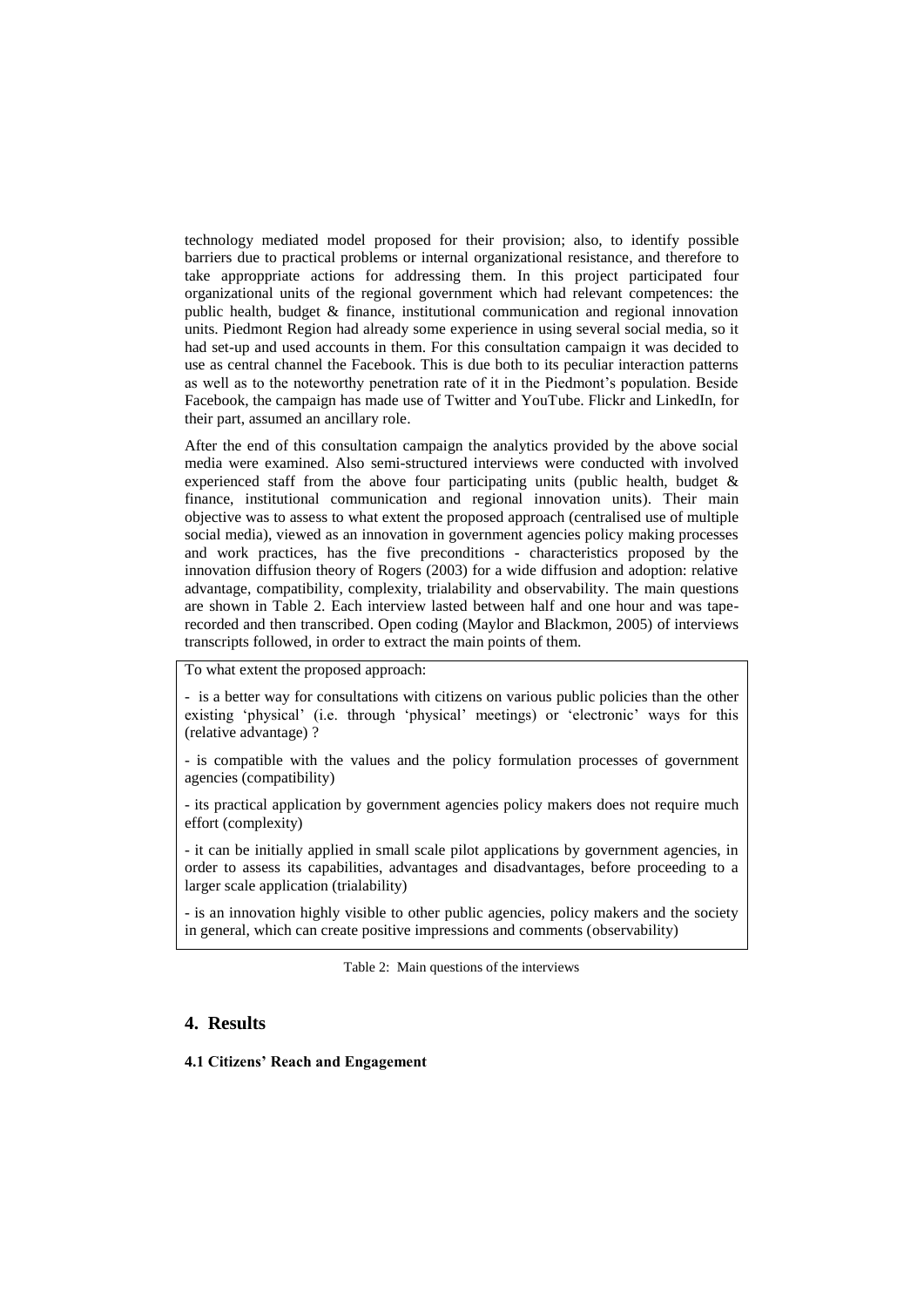In terms of reach, the policy messages of this campaign that were posted in the above social media have generated over 28,000 impressions. This figure, that has to do with the mere reception of the policy message in the social media realm, is characterized by a cross-platform nature. In Facebook, the figure encompasses the views of posts associated to the campaign which are located on the fan page chosen by the policy makers. Regarding YouTube, here the principle does not change, therefore the indicator includes views of the telemedicine related videos uploaded as part of this campaign. With respect to Twitter it is important to point out that the number of impressions of a given message ("tweet") cannot be computed resorting to either native or third parties" tools. In this platform, the only viable solution has been to estimate impressions using click-throughs on links as well as YouTube referrals: as a consequence, this value represents a significant underestimation (at least one order of magnitude) of the actual performance expressed on the specific platform. Translating impressions into unique user accounts, the data offered by the platforms' analytics show that over 11,000 accounts have been reached.

Moving from passive interactions to active engagement, platforms" analytics reveal the participation of more than 300 (unique) individuals during the campaign lifecycle. The inherent cross-platform nature of this consultation campaign implies the use of different measures from each platform for the calculation of this indicator: unique users who generated a story through comments, likes, and public sharing in Facebook, unique users who performed actions such as like, dislike, comments and sharing in YouTube and, in Twitter, unique users who re-tweet and reply to tweets representing policy messages published by the campaign initiator.

As a supplement to afore-mentioned figures, it is relevant to stress that performances exhibited by campaign messages published during the pilot on Piedmont Regional Government's accounts have been remarkably superior to other messages posted in the same period apart from the institutional campaign, which may be seen in the guise of a control group. A quintessential example in this vein has to do with Facebook regional channel: taking into account this platform, PADGETS messages had a reach three times larger than others (on average) while, in terms of active engagement, PADGETS campaign generated reactions about twenty times more than usual.

Going beyond reach and engagement numbers, precious stimuli for policy makers derive from citizens" opinions on this specific policy topic under examination. First of all, telemedicine may be seen as the cornerstone for the rationalization of public spending, especially in a period when budget constraints are tighter than ever. Some messages in this vein are as follows:

*'The project has very good prospects and it can certainly represent an efficient way to reduce the cost of public health and prevention services'.*

## *'An example to follow for regions like mine, Lazio, where – more and more frequently – past and present spending reviews are leading to closure of hospitals'.*

The search for efficiency in public spending is not the only pro ascribable to telemedicine according to the audience since substantial benefits arise also on the patient"s side: whilst the continuous supervision of the patient's conditions contributes to improve the quality of healthcare provision, a reduction in the number of trips between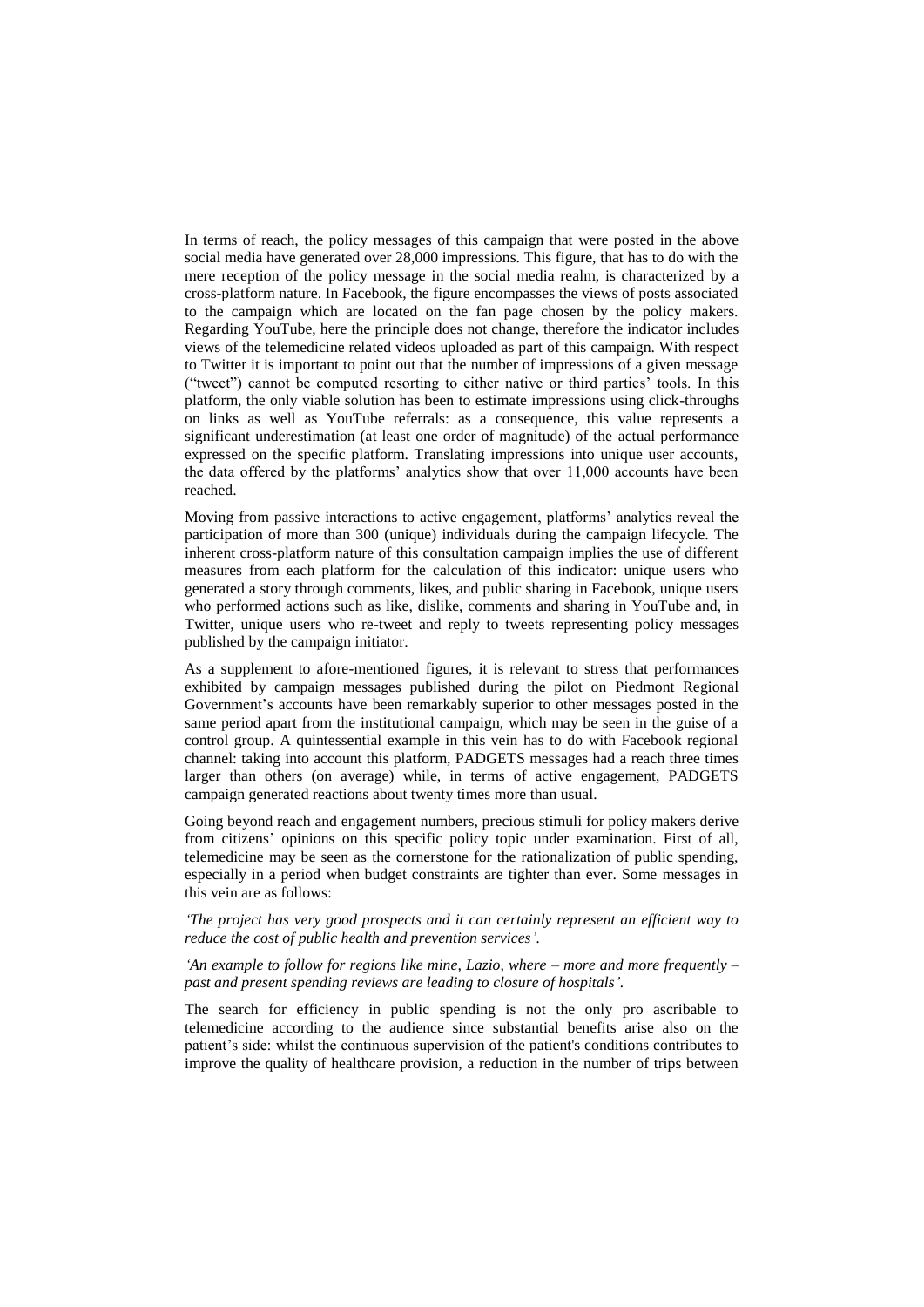dwelling places and local hospitals has a remarkable impact in terms of savings (i.e., time devoted to mobility and cost of fuel) and environmental footprint (i.e., containment of CO2 emissions). Some messages emphasizing the patient"s dimension are as follows:

*'Telemedicine can remarkably reduce the queue for particular clinical examinations whose waiting time has now become eternal'.*

*'By improving the quality of life as well as the quality of care provision, telemedicine constitutes a smart use of technology. Tough times for aficionados of long queues at the counters of local health offices!'.*

However, despite rosy expectations and fervent impulses coming from technophiles, there are still some major roadblocks clearly perceived by the population. In fact, a number of concerns have been expressed about the uneven technological literacy among patients, in light of the relentless aging phenomenon:

*'Technology scares, especially those who are not born with the PC in the cradle'.*

*'Without broadband connection the inhabitant of a mountainous village cannot reap the benefits of this service and travels continue to be needed. In addition, without proper education and widespread awareness the potential of the service will not be harnessed'.*

Finally, citizens involved in the campaign outlined the risk of applying a technocratic approach that does not take into account the human aspects of the physician-patient relationship:

*'In any case, data interpretation – especially in more complex situations – requires always a thorough (and human) assessment'.*

*'You cannot improvise a system in this vein without adequate training of healthcare personnel and a well-grounded estimation of the time they can devote to telemedicine'.*

#### **4.2. Innovation** *Diffusion Determinants Assessment*

All interviewees agreed that this approach (centralised use of multiple social media) offers strong relative advantages, in comparison with existing both "physical" alternatives (e.g. physical meetings for communicating with citizens concerning various public policies under design or implementation) and "electronic" ones (e.g. government e-participation/e-consultation portals). The inherent nature of this approach goes beyond traditional schemes of "officiαl" e-participation/e-consultation portals developed and operated by government organizations. It was stresses that in such circumstances, the way in which consultations work never satiate the appetite of policy makers, owing to the presence of notable difficulties which lead to low levels of uptake and, above all, hamper citizens' inputs from having a clear impact. In particular, a 'formal' econsultation gives citizens a brief opportunity to offer comments in response to a limited set of questions posed by government. Also, these designated "official" e-consultation spaces are largely unknown to the general public due to the high costs of promotion and the slow pace of dissemination. Furthermore the tools they provide are often usable only by an affluent and acculturate minority. Another problem is that when the consultation period ends, policy makers are hit by a wave of textual comments, without obtaining a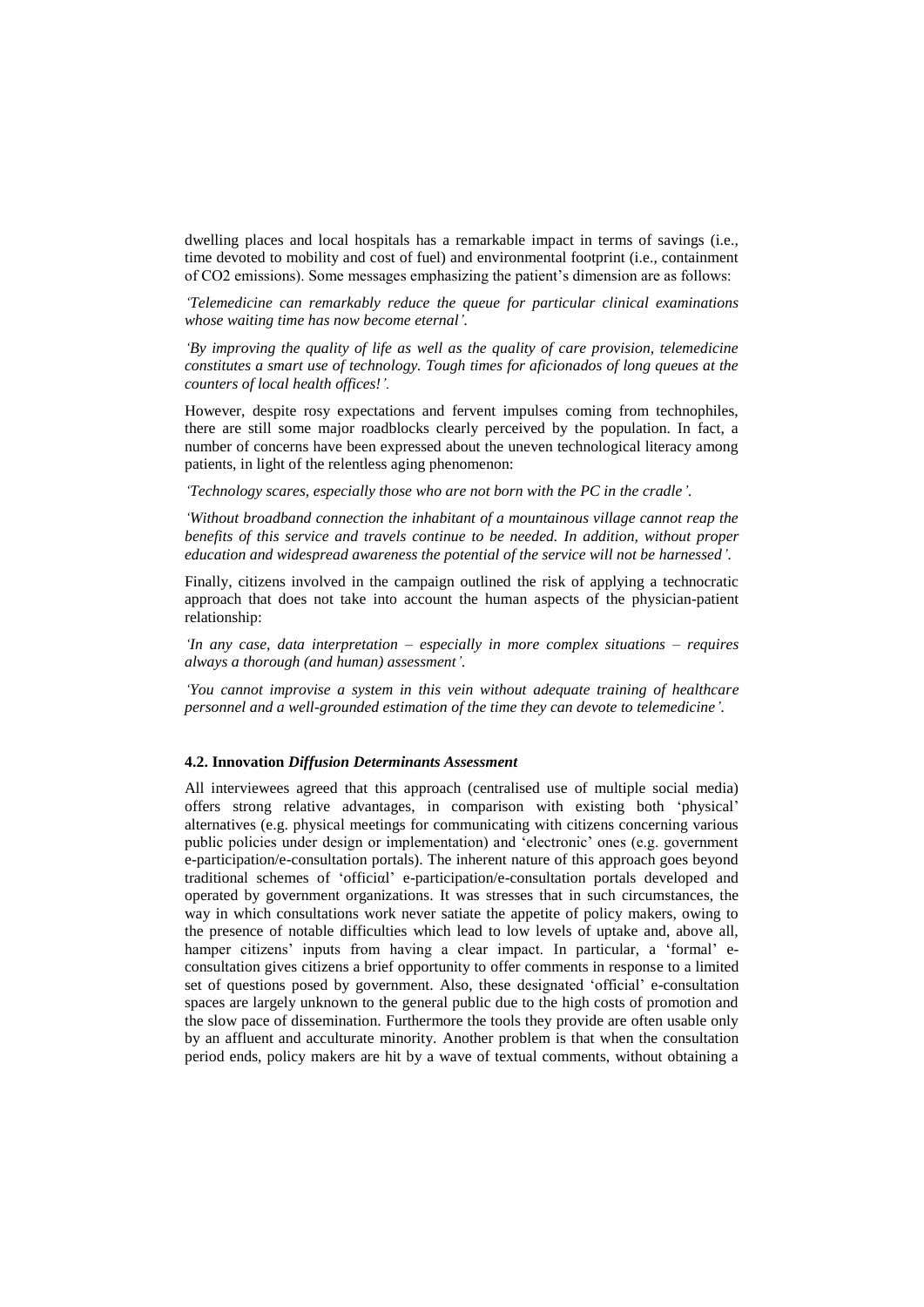clear picture of *vox populi*. However, the examined approach overcomes the above weaknesses and problems. It leverages already established installed bases and paves the way to a friction-less (i.e., faster and more frequent) interaction between policy makers and society. A substantial relative advantage arises with respect to previous generation of e-participation models due to the fact that the government makes a first step towards citizens rather than expecting the citizenry to move their content production activity onto the "official" spaces created for e-Participation,. It was also mentioned that the high levels of citizens" reach and engagement achieved in this pilot application of the examined approach, and the useful insights offered by citizens' textual comments and opinions, as discussed in previous section 4.1, indicate the significant relative advantages that the examined approach provides.

With respect to compatibility, the interviewees found that the pronounced cross-sectoral nature of this approach renders it a precious decision support tool capable to maximize the 'horizontality' in terms of application scope, and, as a consequence, it may be easily and effectively employed for any kind or thematic area of public policy. Furthermore, it can be used in every stage of the policy life-cycle (agenda setting, policy design, adoption, implementation and monitoring and evaluation). As a result, with regard to compatibility, the recourse to multiple social media seems to fit in with the policy formulation processes of government agencies. All interviewees concluded that the whole approach was compatible with the values and policy formulation processes of Piedmont Regional Government. However, some remarked that this compatibility is to a significant extent due to two specific characteristics of the particular government agency, which might not exist in other other contexts: i) their long tradition of bi-directional communication with citizens in all phases of policy making, and ii) their previous familiarity with and experience in using social media for the above purpose. They stressed that a 'typical public servant' might initially not feel 'culturally fit' for and familiar with the language and style of dialogue of most social media, and find it difficult to participate effectively in such dialogues; so some training, followed by some 'familiarization period' would probably be required. Also, it was mentioned that an "organizational compatibility" is of critical importance, and this achieved through the assignment of the use of social media for communicating with citizens to an existing organizational unit, or the establishement of a new one for this purpose.

With respect to complexity, it was mentioned that the proposed approach, in combination with the ICT tools supporting it, have the distinctive trait of keeping moderate the cognitive effort required to policy makers. Despite processing data in accordance with advanced modeling techniques, the tool hides complex algorithms behind the scene and provides decision makers with a set of synthetic, fresh and relevant data through intuitive visual outputs. The easily understandable way of reporting campaign results determines a substantial simplicity in usage that clears the hurdle of complexity, creating a fertile soil for a smooth adoption by every policymaker inclined to embrace "open" policy making.

Furthermore, the successful completion of the pilot held in Piedmont Region corroborates the *a priori* conviction that this approach might take advantage of a noticeable scalability that allows to move all along the continuum ranging from small scale to full scale. All interviwees agreed that this innovation may be experimented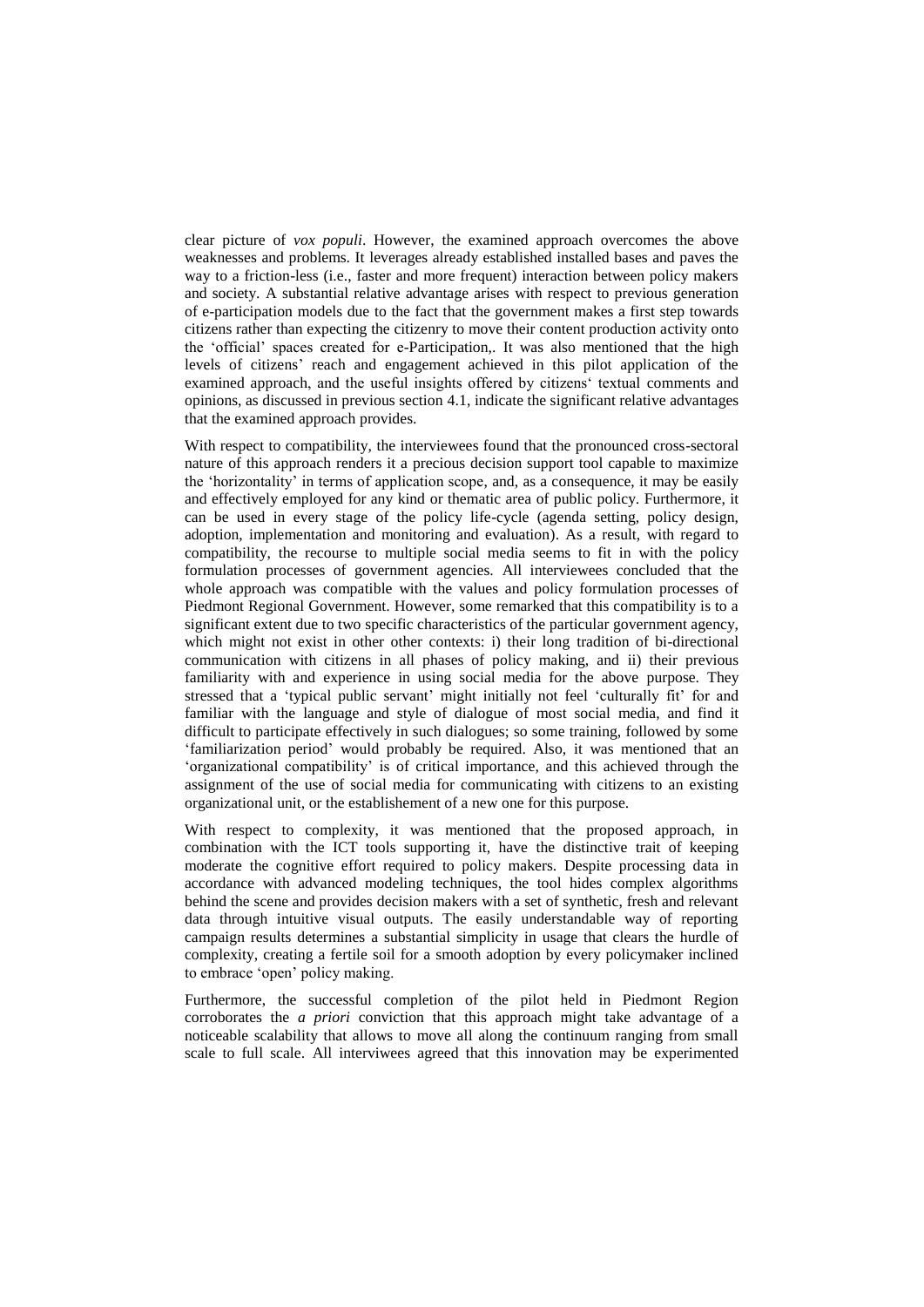without particular obstacles, since there does not exist a "minimum efficient scale" for running a campaign, so it is characterised by trialability. It was recognised by all that this approach can be initially applied by government agencies in small scale pilot applications in order to assess its capabilities and to fine-tune the underpinning mechanisms, before proceeding to larger scale applications. After having had the chance to test how this innovation impacts every-day life of policy makers, if convinced, they may decide to move from a project (or pilot) perspective to an accomplished process perspective, making it the default tool for approaching challenging decisions that call on "collective intelligence" since in-house multidisciplinary teams, top-notch skilled resources and world-class computer suites do not suffice to cope with.

Finally, the interviewees mentioned that the unprecedented exposure (at least in the digital world) given by social media to public policy campaigns makes this innovation highly visible to other public agencies, policy makers and the society in general. In fact, policy messages make their appearance on public pages accessible by everyone (i.e., Facebook Fan Pages, Twitter Pages, YouTube Channels) and viral "contagious" phenomena occurring in the social media realm in light of intertwined social connections play their part in garnering a rapid and vast spreading of the policy proposal at stake. The resulting observability of the innovation has according to the interviewees a twofold advantage: on one hand, it stimulates the citizenry to step in the debate boosting the adoption rate and, on the other hand, the opportunity to observe how the tool works on the field contributes to create awareness in the public realm about the opportunity to tap social media in order to let "collective intelligence" percolate across governmental boundaries.

## **5. Conclusions**

The increasing adoption of social media by government agencies constitutes an important innovation in their public policy making processes. Therefore it is important to analyse it from an innovation diffusion perspective as well, taking advantage of the extensive previous research in this area. This will allow us to understand to what extent various existing or emerging forms of social media exploitation in government, simpler or sophisticated ones, have the fundamental preconditions for a wider diffusion in government. Also, it will allow identifying characteristics of the corresponding systems and methods/processes, or of their context (e.g. characteristics of the adopting government organizations or the targeted citizens" groups), which do not favour their diffusion, and take appropriate actions for addressing them.

This paper aims to make a contribution in this direction. It analyses an advanced approach of using social media by government agencies, which includes centralized combined exploitation of multiple complementary social media platforms, taking advantage of their APIs, initially for posting to them various types of policy-related content, and then for the retrieval of users" interactions with them in these social media platforms, in order to undergo sophisticated processing. As theoretical foundation for our research we use the Diffusion of Innovation Theory proposed by Rogers (Rogers, 2003). Our analysis is based on a pilot application of the above approach for conducting a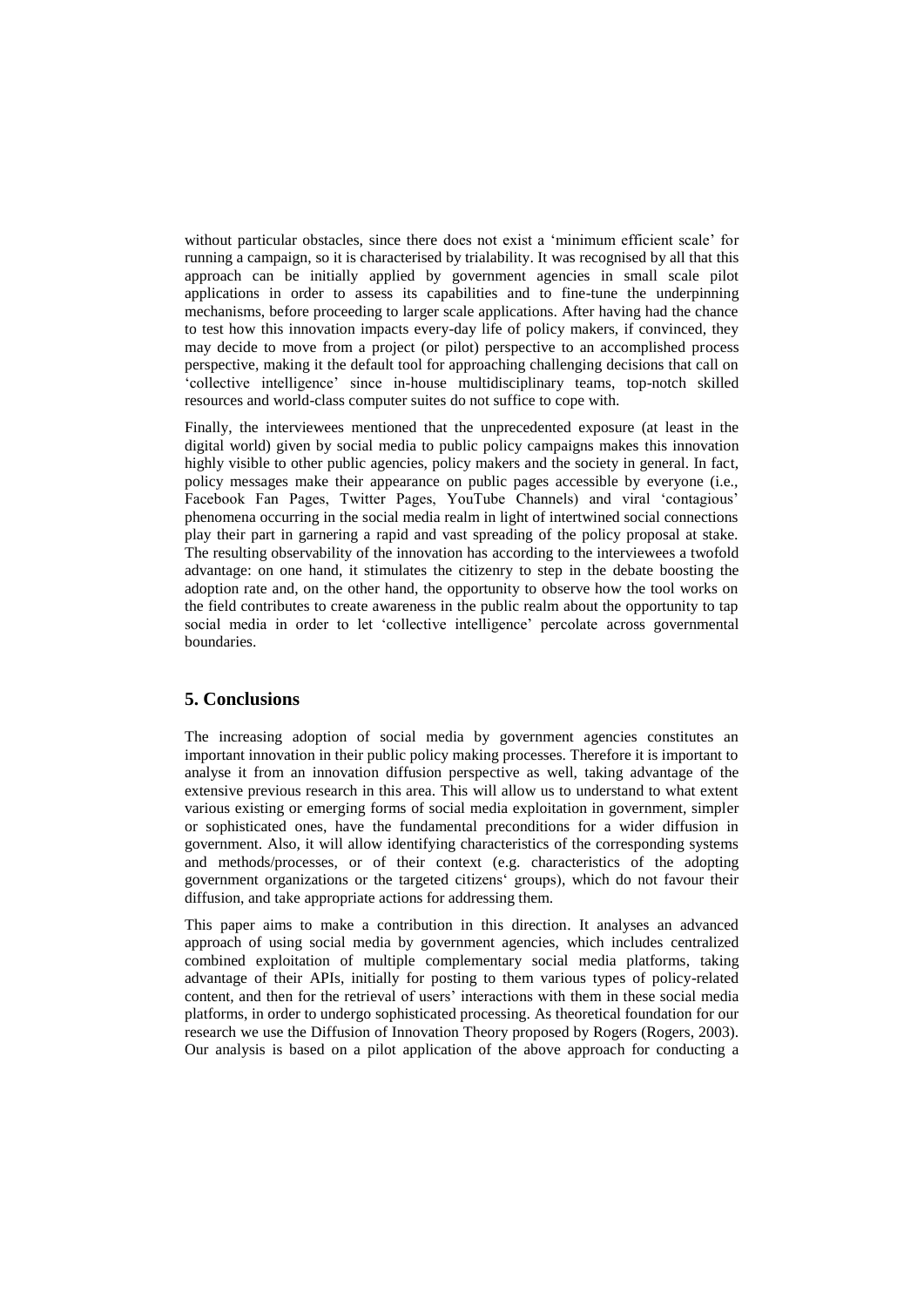consultation campaign concerning the large scale application of a telemedicine program of the Piedmont Regional Government, Italy.

It has been concluded that this approach has the fundamental preconditions for a wide diffusion according to the above theory: relative advantage, compatibility with existing values and processes, reasonable complexity, trialability and observability. However, its compatibility depends to some extent on the context: i) on the history and tradition of the adopting government agency with respect to bi-directional communication with citizens in all phases of policy making (in government agencies without such history and tradition the compatibility might be lower), and ii) on its familarity with and experience in using social media for this purpose (lack of them might reduce compatibility). The shift to a web 2.0 communication style might require a lengthy process among both society and government agencies.

The findings of this paper have interesting implications for research and management. With respect to research, it provides a framework for future analysis of existing or emerging forms, systems and methods of social media use by government agencies from an innovation diffusion perspective, which is definitely a quite important one. In general it opens up a new research direction, which combines theories, frameworks and methods from innovation, political sciences and e-participation research, in order to provide a deeper understanding of social media based innovations in political communication. With respect to management of government agencies, findings indicate that such a complex and sophisticated form of multiple social media use for bi-directional communication with citizens has the fundamental preconditions for a wide diffusion and adoption. However this might depend from previous history and tradition in communication with citizens, and at the same time might necessitate training and familiarization with a new language and style of dialogue with citizens, quite different from the ones dominant previously. Also, it is important each government agency to develop systematically their 'organizational compatibility' in this area, and this can be achieved through the assignment of the use of social media for communicating with citizens to an existing organizational unit, or the establishement of a new one for this purpose. Further research is required on the existing or emerging forms of using social media in government from various innovation related perspectives, in different contexts (e.g. for different topics more or less specialised, in different government agencies with different cultural - organizational characteristics and relevant experiences), using different theoretical lenses.

## **References**

Al-Jabri, I. M. and Sohail, M. S. (2012). Mobile Banking Adoption: Application of Diffudion of Innovation Theory. Journal of Electronic Commerce Research, 13(4), 373- 385.

Bertot, J. C., Jaeger, P. T., Munson, S. and Glaisyer, T. (2010). Engaging the public in open government: The policy and government application of social media technology for government transparency. IEEE Computer, 43(11), 53-59.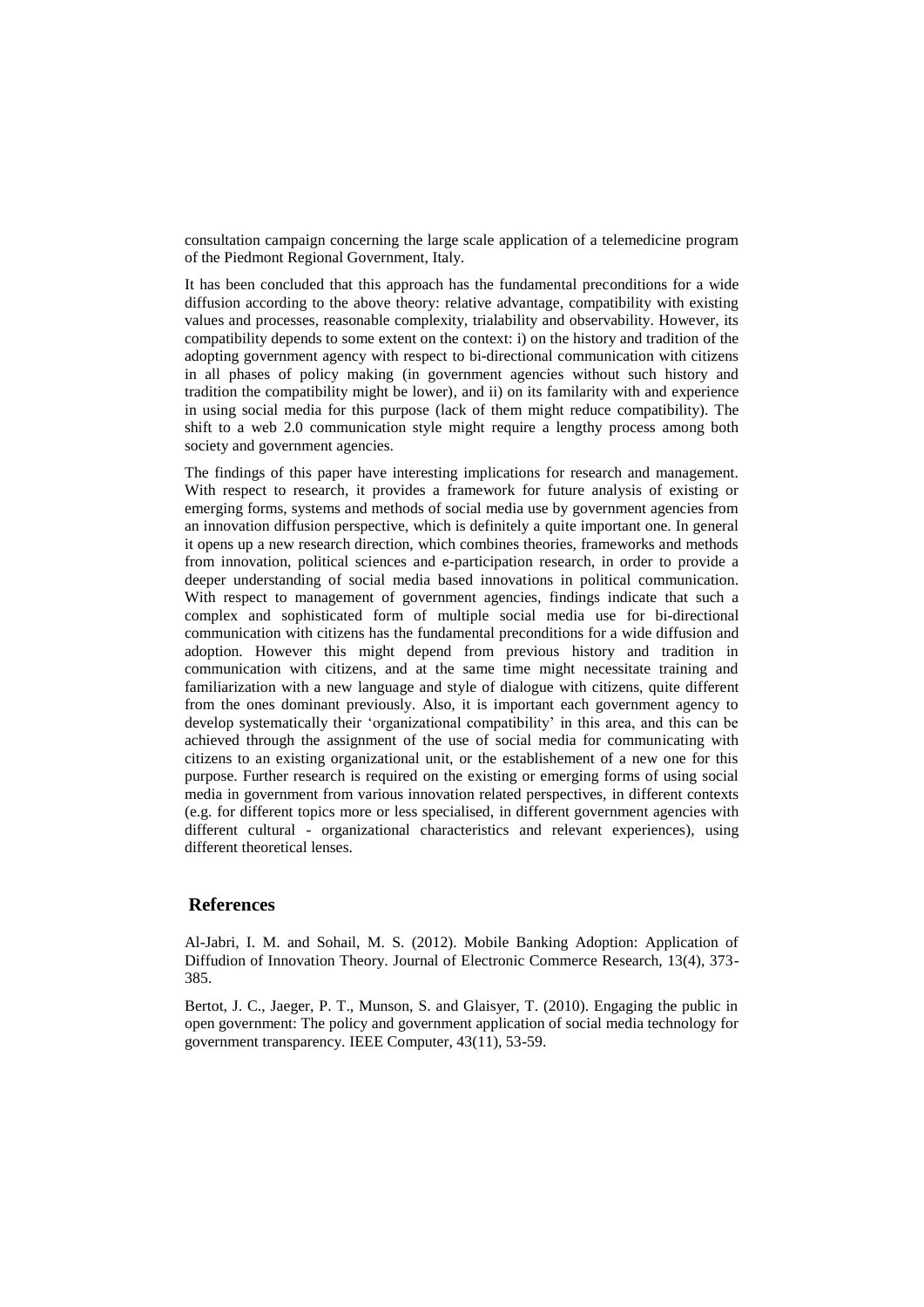Bertot, J. C., Jaeger, P. T. and Hansen, D. (2012). The impact of policies on government social media usage: Issues, challenges and recommendations. Government Information Quarterly, 29, 30-40.

Bertot, J. C., Jaeger, P. T. and Grimes J. M. (2012). Promoting transparency and accountability through ICTs, social media, and collaborative e-government. Transforming Government: People, Process and Policy, 6(1), 78 – 91.

Bonsón, E., Torres, L., Royo, S. and Flores, F. (2012). Local e-government 2.0: Social media and corporate transparency in municipalities. Government Information Quarterly, 29, 123–132.

Bovaird, T. (2007). Beyond engagement and participation: User and community coproduction of public services. Public Administration Review, 67(5), 846–860.

Brabham, D. C. (2008). Crowdsourcing as a Model for Problem Solving: An Introduction and Cases. Convergence: The International Journal of Research into New Media Technologies, 14(1), 75-90.

Charalabidis, Y., Loukis, E., & Androutsopoulou, A. (2011). Enhancing Participative Policy Making Through Simulation Modelling – A State of the Art Review. In Proceedings of European Mediterranean Conference on Information Systems (EMCIS) 2011. Athens, Greece, 30-31 May 2011.

Charalabidis, Y., Loukis, E. (2012). Participative Public Policy Making Through Multiple Social Media Platforms Utilization", International Journal of Electronic Government Research (SCOPUS), 8(3), pp. 78-97.

Charalabidis, Y., Kleinfeld, R., Loukis, E. (2012). Towards a Rationalisation of Social Media Exploitation in Government Policy-Making Processes', European Journal of ePractice, Nº 16, June/July 2012, pp. 77-93.

Chun, S. A., Shulman, S., Sandoval, R. and Hovy, E. (2010). Government 2.0: Making connections between citizens, data and government. Information Polity, 15(1/2), 1-9.

Chun, S. A. and Luna Reyes, L. F. (2012). Editorial - Social media in government. Government Information Quarterly, 29, 441–445.

Ferro, E., Osella, M., Charalabidis, Y., Loukis, E. and Boero, R. (2011). Policy Gadgets: Paving the Way for Next-Generation Policy Making". IFIP Third International Conference on e-Participation - ePart 2011, Delft, The Netherlands.

Hilgers, D. and Ihl, C. (2010). Citizensourcing: Applying the concept of open innovation to the public sector. The International Journal of Public Participation, 4(1), 67–88.

Lathrop, D. and Ruma, L. (2010). Open government: Collaboration, transparency, and participation in practice. O'Reilly, Sebastopol, CA.

Linders, D. (2012). From e-government to we-government: Defining a typology for citizen coproduction in the age of social media. Government Information Quarterly, 29, 446–454.